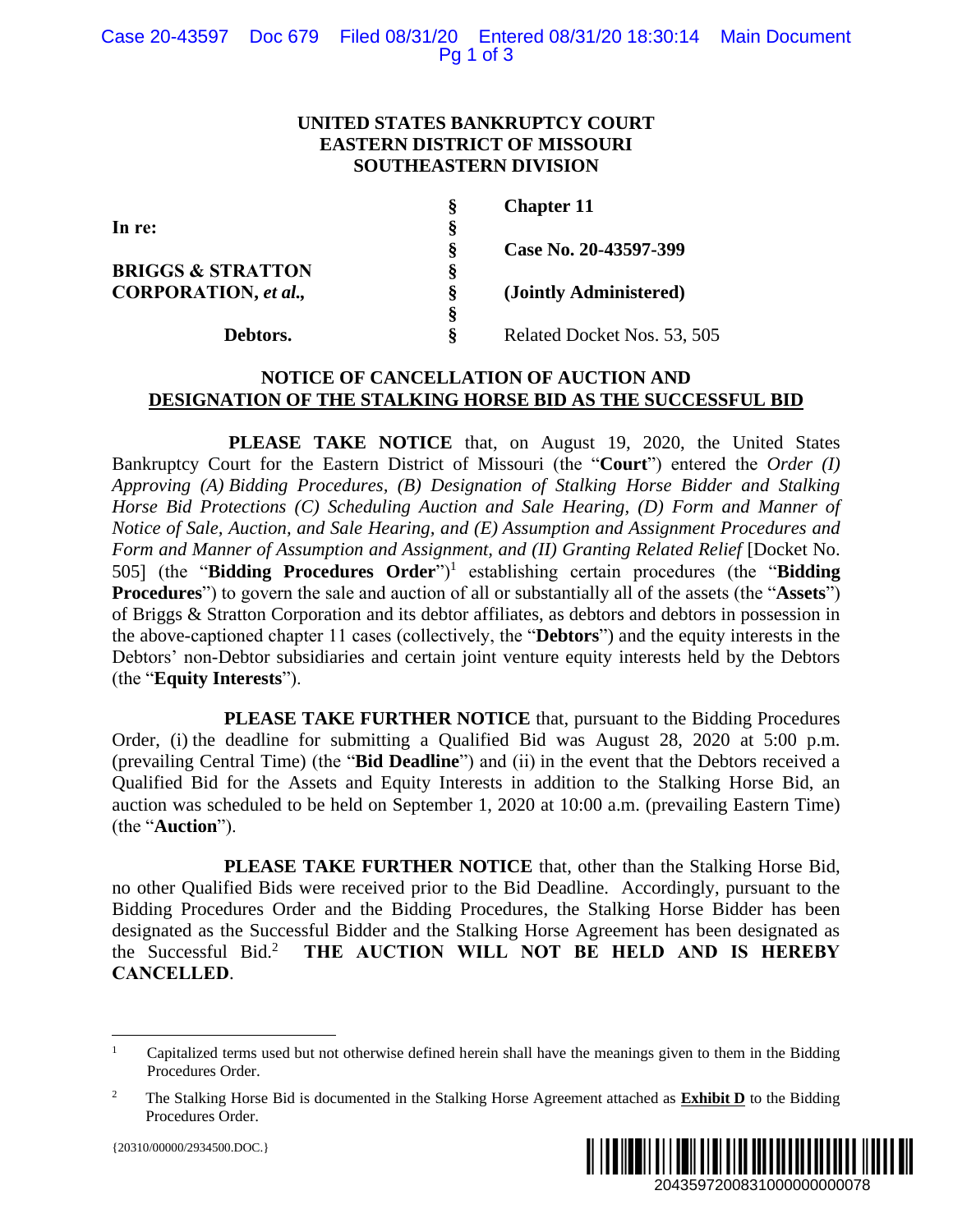#### Case 20-43597 Doc 679 Filed 08/31/20 Entered 08/31/20 18:30:14 Main Document Pg 2 of 3

**PLEASE TAKE FURTHER NOTICE** that a proposed order approving the sale transaction (the "**Sale Transaction**") contemplated in the Stalking Horse Bid will be publicly available on the "Proposed Order" tab on the website dedicated to the Debtors' chapter 11 cases maintained by their claims and noticing agent, Kurtzman Carson Consultants LLC, at http://www.kccllc.net/Briggs (the "**Case Website**").

# **Important Dates and Deadlines**

- **Sale Objection Deadline**. Objections to the Sale Transaction (a "**Sale Objection**"), including any objection to the sale of the Debtors' Assets and Equity Interests free and clear of all claims and interests pursuant to section 363(f) of the Bankruptcy Code, must be (i) filed in accordance with the Bidding Procedures, (ii) filed with the Court, and (iii) served on the Objection Notice Parties (as defined in Bidding Procedures Order) so as to be received on or before **September 9, 2020 at 5:00 p.m. (prevailing Central Time)**. All Sale Objections not otherwise resolved by the parties shall be heard at the Sale Hearing.
- **Sale Hearing**. A hearing to approve and authorize the sale of the Debtors' Assets and Equity Interests to the Successful Bidder will be held before the Honorable Barry S. Schermer, in the United States Bankruptcy Court for the Eastern District of Missouri, 111 South Tenth Street, Courtroom 5-North, St. Louis, Missouri on **September 15, 2020 at 9:30 a.m. (prevailing Central Time)** or such other date as determined by the Court. Virtual and telephonic participation instructions will be provided on the agenda filed with the Court prior to the Sale Hearing.

## **Additional Information**

Copies of the Bidding Procedures Order and the Bidding Procedures, as well as all related exhibits, the Stalking Horse Bid, and all other agreements filed with the Court, may be obtained free of charge at the Case Website.

## **Reservation of Rights**

In accordance with the Bidding Procedures Order, the Debtors reserve the right to, in their reasonable business judgment, in a manner consistent with their fiduciary duties and applicable law, adjourn or continue the Sale Hearing, in consultation with the Stalking Horse Bidder and Consultation Parties, to a later date.

[*Remainder of page intentionally left blank*]